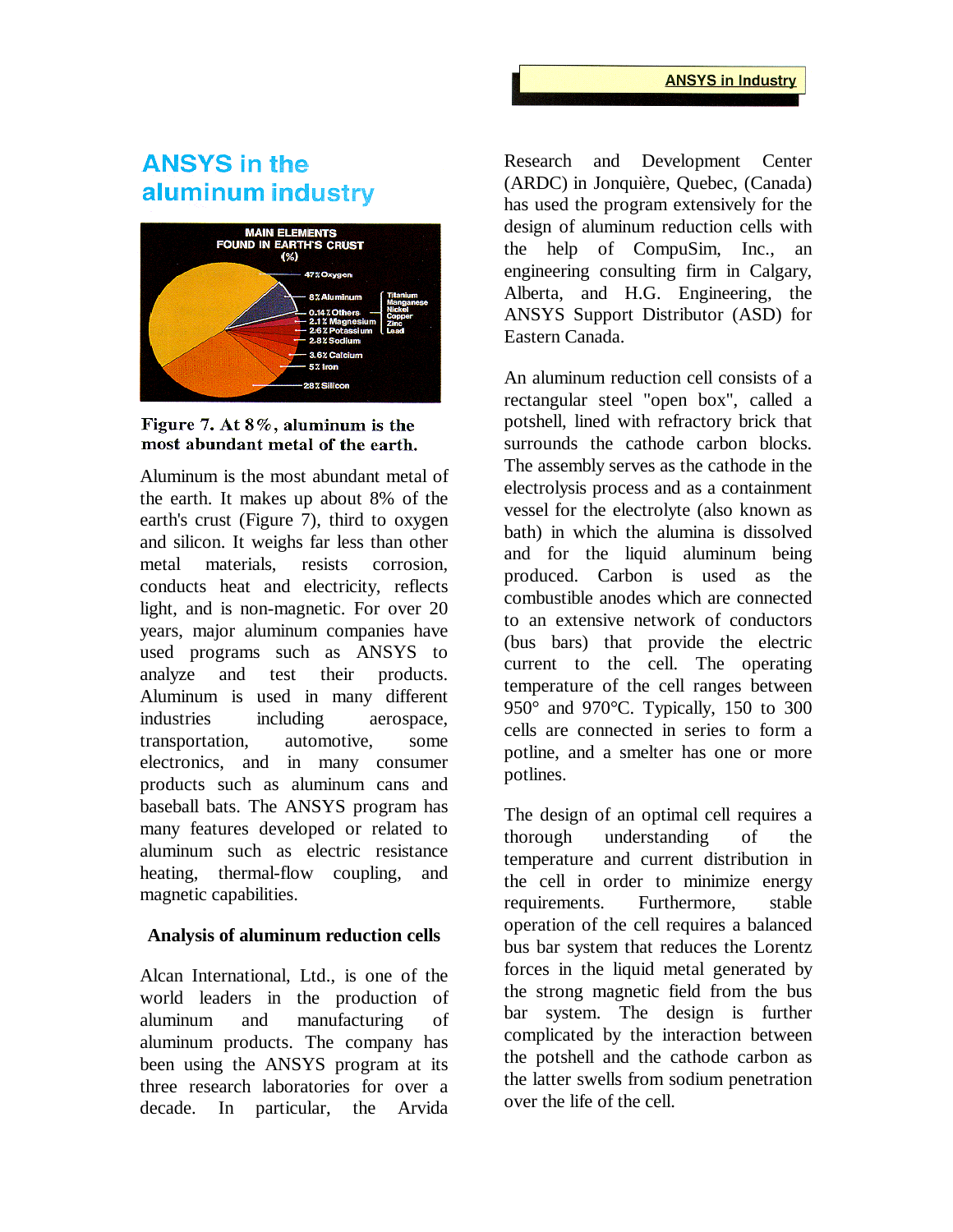The ANSYS capabilities have been put to work to help in the design of reduction cells at ARDC. The following are highlights of several models:



Figure 8. The prediction of the profile of frozen electrolyte on the walls of the cell is shown in the quarter cathode model mesh.

Figure 8 shows the prediction of the profile of frozen electrolyte on the walls of the cell. The precise manner by which an aluminum reduction cell loses heat depends upon the thermal insulation in the cell. Furthermore, erosion of the side wall carbon which can lead to early failure is prevented by the formulation of frozen electrolyte. A thermo-electric model of a quarter cell was developed to calculate the heat balance in the cell and predict the freeze profile. Nonlinear material properties and surface films that model convection and radiation heat transfer were used. The geometry was built parametrically to allow for easy evaluation of design alternatives.



Figure 9. Evaluation of stresses in the cathode carbon during coke preheat is shown in this corner cell model mesh.

Figure 9 shows the evaluation of stresses in the cathode carbon during coke preheat. A sound preheat practice has a major effect on the life of the cathode lining. Large thermal gradients during coke preheat may crack the cathode blocks and render the cell inoperative. A good understanding of these gradients is required to minimize early failures. A transient thermo-electric model that calculated the temperature profile in a cell during a 36 hour preheat and thermal stress analysis to calculate the stress in the carbon blocks were developed. The parametric models allowed for evaluating modifications to the design as well as the operating procedures such as changing the coke bed layout, block geometry, material properties, and anode positions. A special algorithm was developed using APDL to optimize the transient time step which is controlled by the rate of temperature and voltage change in the cell. The algorithm was also used in the stress analysis to model the load transfer at the carbon-to-brick and brick-to-shell interfaces.

The evaluation of stresses in the potshell



Figure 10. This shows evaluation of stresses in the potshell due to sodium diffusion into the cathode carbon quarter potshell model size stresses and deflection.

due to sodium diffusion into the cathode carbon is shown in Figure 10. Sodium ions present in the electrolyte of an aluminum reduction cell migrate into the cathode carbon blocks and cause them to